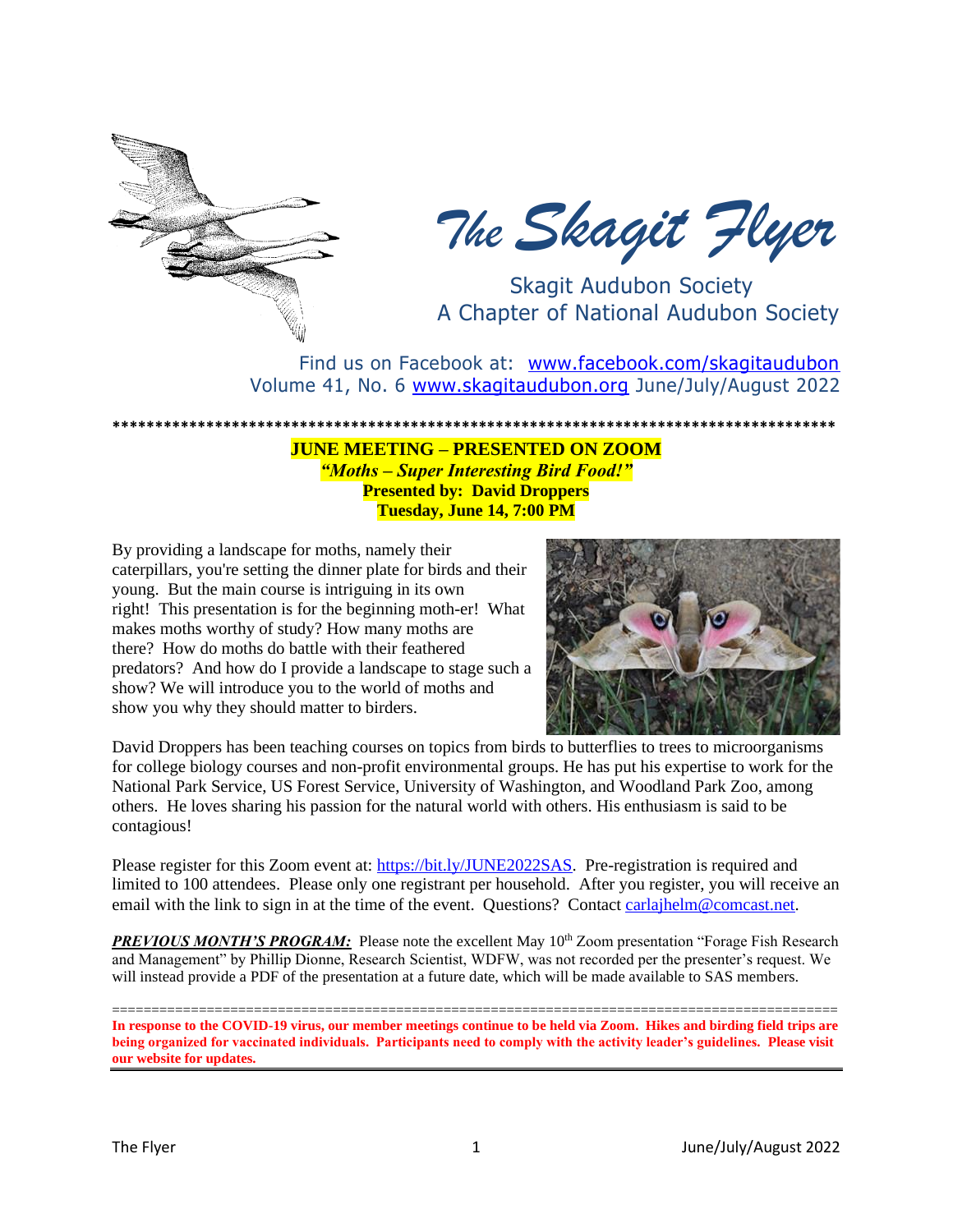# **PRESIDENT'S MESSAGE** – Greetings friends and members of Skagit Audubon:

Well, here it is, my last President's message. When I first agreed to do this job, three years ago already, I was pretty nervous about it. I'm not the best birder in the club, I didn't know very many members and I didn't know much about doing the job. Some board members said not to worry; they had done it before and would be willing to help. And thank goodness they did.

Your Board of Directors over the last three years has been outstanding. We have accomplished a lot under challenging circumstances and are a better Chapter for it. John Farnsworth reported at the last member meeting that many of the smaller chapters, similar to ours, have pulled back while we have continued to have presentations, membership gains and generous contributions from people like you. We have given out quite a few scholarships to deserving students and continued on with our education programs. Joan Melcher's hiking groups continue to draw a lot of hikers every month. And let's not forget about the wonderful programs that Carla Helm has set up, with good suggestions from other board members helping out. I could go on…

The bottom line is that it has been my absolute privilege to sit in the President's chair and watch it all unfold. We don't always agree, but we do move forward for the benefit of our membership, the community, and the resources that we cherish. I would like to thank each and every one of you for your help and support during this time. I have learned a lot in the process.

Now it is time to offer the same support to John Day and John Farnsworth, our incoming President and Vice President. Some Board members have slipped away for now and we would like to thank Alice Turner, Di Hoffman, Kim Nelson, and Sheila Pera for their service. If we are lucky they will stay involved in some of our committee work. And thank you, the membership, for your continued support for your Board of Directors.

Thanks, and happy birding and hiking

Jeff Osmundson President

**ANNUAL ELECTION TO BE HELD ON JUNE 14<sup>th</sup> -** The election of Officers and At-Large Directors for the Skagit Audubon Society fiscal year July 1, 2022 to June 30, 2023 will be held during the annual meeting on June 14<sup>th</sup>, 2022 at 7 pm. The meeting will be conducted on the Zoom platform.

| President: | John Day                        |               | Ann Skinner     |     | Katherine C                       |
|------------|---------------------------------|---------------|-----------------|-----|-----------------------------------|
|            | Vice President: John Farnsworth | $\mathcal{D}$ | Carla Helm      | 8.  | Libby Mills                       |
| Secretary: | Don Jonasson                    | 3.            | Colleen Shannon | 9.  | Lisa Hopkir                       |
| Treasurer: | Neil O'Hara                     | 4             | Jeff Osmundson  | 10. | Mary Sinke                        |
|            |                                 |               | $Left$ $C_{in}$ |     | $D_{\text{max}}$ $D_{\text{min}}$ |



# **At-Large Directors**

- 1. Ann Skinner 7. Katherine O'Hara n 3. Colleen Shannon 9. Lisa Hopkins 4. Jeff Osmundson 10. Mary Sinker 5. Jeff Sinker 11. Pam Pritzl 6. Joan Melcher 12. Tim Manns
	-
	-
	-
	-
	-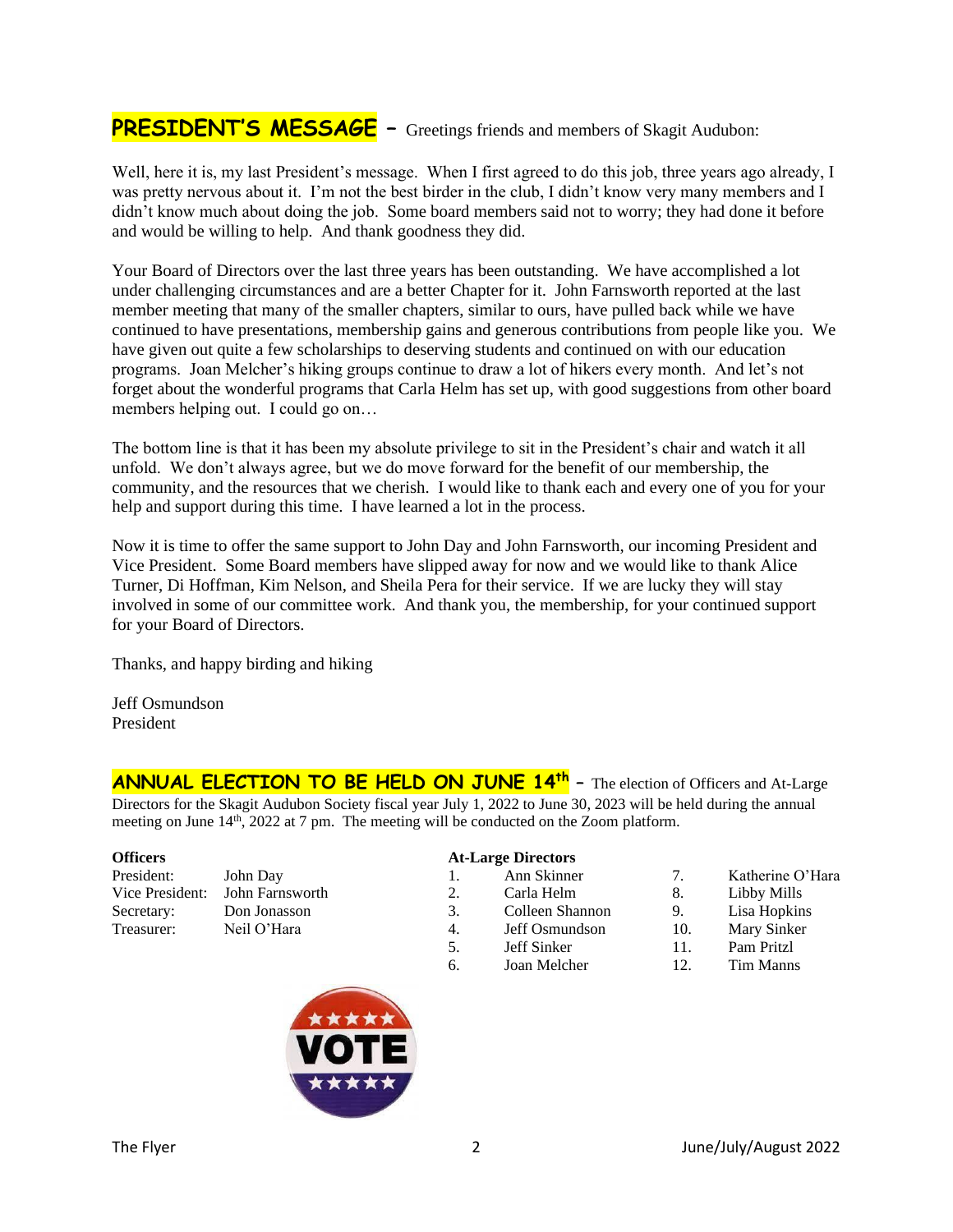# **FIELD SIGHTINGS – by Pam Pritzl**

This column reports submitted sightings. Any rare sightings should be accompanied by detailed written documentation and if possible a photograph. A second person to verify rare sightings is extremely helpful. Do not hesitate to call any observer to help document unusual sightings. Also do not hesitate to call if you need clarification on locations.

**Please submit** your sightings to [birdsightings@skagitaudubon.org.](mailto:birdsightings@skagitaudubon.org) For recent updates on bird sightings, check out **ABA Tweeters** and **Skagit County Ebird List** on the SAS website (Birding menu, Bird Sightings submenu).

# **WATERFOWL**

**Snow Goose** 300 on Bayview-Edison Rd near T on 5-6  $(AW^*/JB^*)$ **Greater White-fronted Goose** 39 on Fir Island on 4-28 (YH) **Harlequin Duck** 6 at Rosario on 4-14 (NOH) **Long-tailed Duck** 2 at SHIP on 4-29 (NOH)

# **PIGEONS and DOVES**

**Band-tailed Pigeon** 28 at east Stanwood yard throughout sighting period (MS/JS) **Eurasian Collared-Dove** 2 at east Stanwood yard throughout sighting period (MS/JS) **Mourning Dove** 14 at east Stanwood yard throughout sighting period (MS/JS)

# **RAILS and COOTS**

**Virginia Rail** 1 heard at SHIP on 4-23 (SAS); 1-2 seen/heard regularly at SHIP during sighting period (NOH)

**PLOVERS Black-bellied Plover** 53 at FIFR on 4-17 (NOH)

# **SANDPIPERS and ALLIES**

**Whimbrel** 100 on Whidbey Island on 4-24 (YH); 300 on Rekdal Rd farm field, Camano Island on 5-7 (SAS) **Sanderling** 2 at March Point on 4-27 **(GB) Pectoral Sandpiper** 1 at FIFR on 4-30 (GB) **rare in spring Short-billed Dowitcher** 1 at SWAWS on 4-23 (GB) **Long-billed Dowitcher** 3 at SWAWS on 4-21 (NOH)

**Wilson's Snipe** 1 at SWAWS on 4-21 (NOH)

# **ALCIDS**

**Marbled Murrelet** 4 at WA Park, Anacortes on 4-23 (SAS) **Rhinoceros Auklet** 70 at WA Park, Anacortes on 4-15 (YH); 10 at WA Park, Anacortes on 4- 23 (SAS)

# **GULLS and TERNS**

**Bonaparte's Gull** 30 at SHIP on 4-23 (SAS) **Caspian Tern** 5 on Whidbey Island on 4-24 & 13 at FIFR on 4-28 (YH); 30 at Iverson Spit, Camano Island on 5-7 (SAS)

# **LOONS**

**Pacific Loon** 1 at Green Point, WA Park, Anacortes on 5-7  $(GB)$ 

**CORMORANTS Brandt's Cormorant** 30 at WA Park, Anacortes on 4-23 (SAS)

#### **VULTURES**

**Turkey Vulture** 1 at east Stanwood yard on 5-9 (MS/JS)

#### **OSPREYS**

**Osprey** 1 at SHIP on 4-16 and seen regularly throughout sighting period (NOH); 1 on Fidalgo Island on 4-21 (YH)

# **HAWKS, EAGLES and ALLIES**

**Red-tailed Hawk** 1 bluewinged tagged "E-3" at Padilla Bay loop trail on 5-6  $(AW^*/JB^*)$ 

# **OWLS**

**Barred Owl** 1 at Cranberry Lake, ACFL on 4-28 (NOH); 1 at English Boom, Camano Island on 5-7 (SAS)

#### **WOODPECKERS**

**Lewis's Woodpecker** 1 at SWAWS on 5-7 (GB) **rare, Pileated Woodpecker** 1 at ACFL on 4-26 (YH)

# **FALCONS**

**American Kestrel** 1 at Padilla Bay loop trail on 5-6  $(AW^*/JB^*)$ **Peregrine Falcon** 3 at FIFR on 4-17 (NOH)

#### **FLYCATCHERS**

**Olive-sided Flycatcher** 1 at east Fidalgo yard on 5-1 (RW); 1 at Padilla Bay loop trail on 5-6  $(AW^*/JB^*)$ **Pacific-slope Flycatcher** 1 at

east Fidalgo yard on 4-16 (RW); 2 at Cranberry Lake, ACFL on 4-28 (NOH); 1 at Padilla Bay loop trail on  $5-6$  (AW\*/JB\*) **Black Phoebe** 2 at SWAWS on 4-22 (MS/JS)

**Western Kingbird** 1 at Corkindale on 5-6 (GB)

# **VIREOS**

**Hutton's Vireo** 1 on nest at WA Park, Anacortes on 4-23 (SAS) **Cassin's Vireo** 1 at Padilla Loop Trail on  $5-6$  (AW\*/JB\*); 1 at Cap Sante yard, Anacortes on 5-8 (JH) **Warbling Vireo** 1 at Anacortes yard on 5-9 (YH)

*Continued on pg. 4*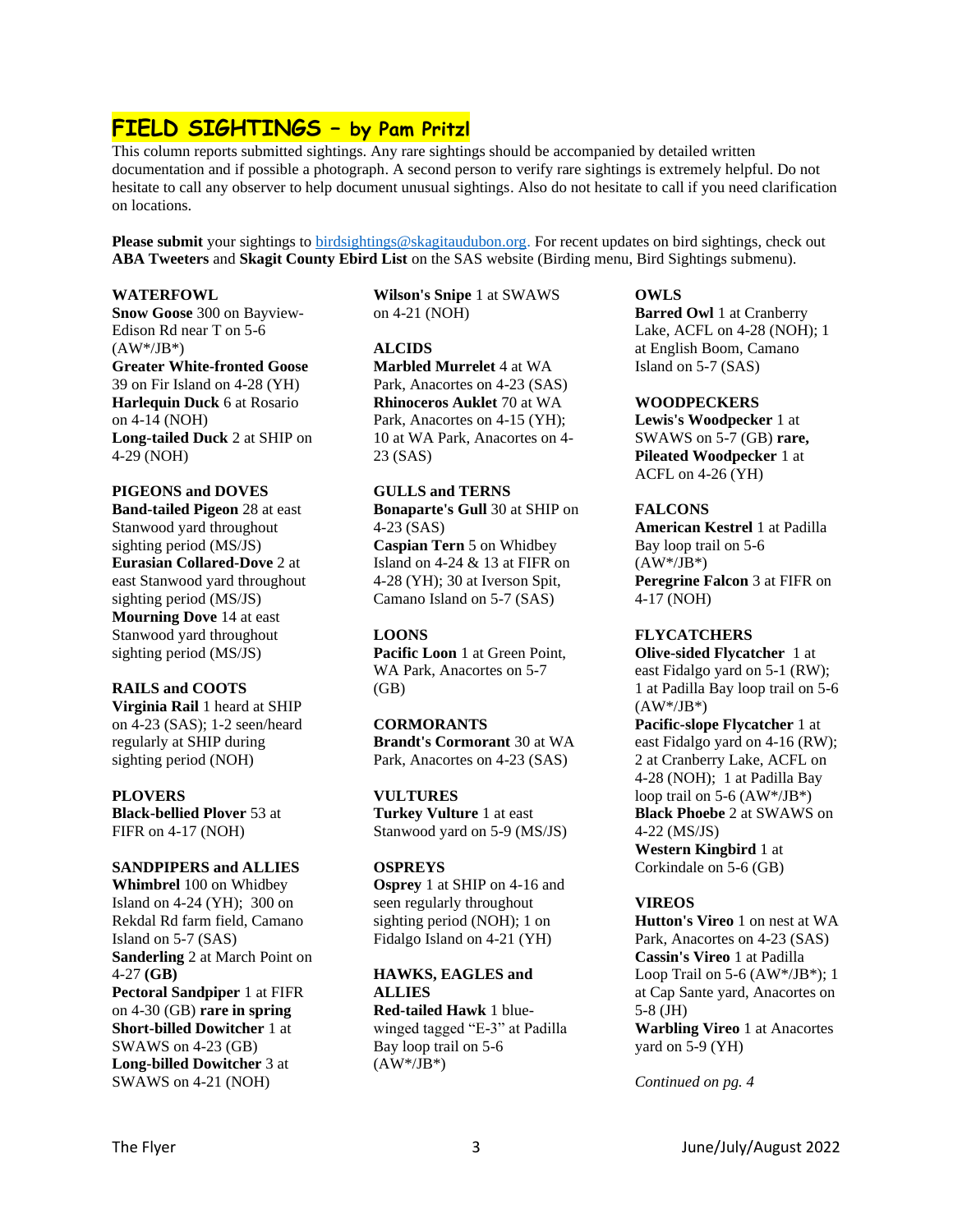*Continued from pg. 3* **SWALLOWS Purple Martin** 9 at SHIP on 4- 23 (SAS); 3 at English Boom, Camano Island on 5-7 (SAS)

#### **NUTHATCHES**

**Red-breasted Nuthatch** 2 at east Stanwood yard daily throughout sighting period (MS/JS)

# **WRENS**

**House Wren** 1 at Padilla Bay loop trail on  $5-6$  (AW\*/JB\*)

#### **THRUSHES**

**Townsend's Solitaire** 1 at NSRA on 4-17 & 1 on Lincoln Hill, Mount Vernon on 5-6 (TRM); 4 at Cascade River on 5-6 (GB) **Hermit Thrush** 1 at Cranberry Lake, ACFL on 4-28 (NOH); 1 at SHIP on 4-30 (GB)

**FINCHES and ALLIES American Goldfinch** 5 at east Stanwood yard on 5-4 (MS)

#### **SPARROWS and ALLIES**

**Chipping Sparrow** 1 at WA Park, Anacortes on 4-23 (TRM) **Vesper Sparrow** 1 at SWAWS on 5-7 (GB) **White-throated Sparrow** 1 in Cap Sante, Anacortes yard on 5- 7 (JH)

# **BLACKBIRDS and ORIOLES**

**Yellow-headed Blackbird** 1 on Rekdal Rd farm field, Camano Island on 5-7 (SAS); 7 at Burmaster Rd on 5-7 (GB)

# **WARBLERS**

**MacGillivray's Warbler** 1 at Cap Sante, Anacortes yard on 5- 8 (JH) **Yellow Warbler** on nest at SWAWS on 5-10 (PP)

**Yellow-rumped Warbler** 2 "Audubon's" & 1 "Myrtle" at NSRA on 4-17 (TRM); 2 at SWAWS on 4-22 (MS/JS)

**Black-throated Gray Warbler**  1 at Padilla Bay loop trail on 5-6  $(AW^*/JB^*)$ 

**Townsend's Warbler** 2 at Heart Lake, ACFL on 4-26 & 1 at Cranberry Lake, ACFL on 4-28 (NOH); 1 at Padilla Bay loop trail on  $5-6$  (AW\*/JB\*) **Wilson's Warbler** 1 at Padilla Bay loop trail on 5-6 (AW\*/JB\*); 1 at east Stanwood yard on 5-10 (MS)

# **TANAGERS and ALLIES**

**Western Tanager** 1 at Stanwood yard on 5-7 (AK); 1 at east Fidalgo yard on 5-8 (RW) **Black-headed Grosbeak** 1 at east Fidalgo yard on 4-30 (RW); 1 at Anacortes yard on 5-5 (YH); 1 male at Cap Sante, Anacortes yard on 5-9 (JH); 5 at east Stanwood yard on 5-9 (MS)

#### **MAMMALS**

**Northern Elephant Seal** 1 at Bowman Bay on 4-21 (YH) **Weasel** 1 at east Fidalgo yard wrestling a rabbit (weasel won) (RW)

**(ACFL)** Anacortes Community Forest Lands; **(GB)** Gary Bletsch; **(JB\*)** Jane Brandt (observed on trip led by Libby Mills); **(FIFR)** Fir Island Farm Reserve aka Hayton Reserve; **(JH)** Joe Halton; **(YH)** Yvonne Houppermans; **(NSRA)** Northern State Recreation Area); **(AK)** Ann Kramer; **(TRM)** Tim Manns; **(NOH);**  Neil O'Hara**; (PP)** Pam Pritzl; **(SHIP)** Ship Harbor Interpretive Preserve; **(JS)** Jeff Sinker; **(MS)** Mary Sinker; **(SAS)** Skagit Audubon Society Field Trip; **(SWAWS)** Skagit Wildlife Area Wylie Slough**; (AW)\*** Andrea Warner (observed on trip led by Libby Mills); **(RW)** Regan Weeks



# **WELCOME BACK HIKING – by Joan Melcher**

Skagit Audubon is pleased to announce the return of scheduled hikes. Please visit our website [www.skagitaudubon.org/activities/hi](http://www.skagitaudubon.org/activities/hiking-info)kes for full details on the hikes. All hikers must have a current signed liability release form (available on the website) on file prior to participating in any Skagit Audubon hike. Please be prepared to follow current COVID pandemic safety protocols. Questions? Contact Joan Melcher at [jdmelcher@comcast.net](mailto:jdmelcher@comcast.net) or 360.424.0407.

**June 1:** San Juan Island **June 8:** Lost Lake Trail **June 15:** Skagit River Gorge **June 22:** The Lime Kiln Trail **June 29:** Thunder Creek **July 6:** Wallace Falls **July 13:** Wilderness Hike **July 20:** Sauk Mountain (Option 1)

**July 20:** Rockport State Park (Option 2) **July 27:** Wilderness Hike **Aug. 3:** Wilderness Hike **Aug. 10:** Wilderness Hike **Aug. 17:** Ross Lake-West Shore **Aug. 24:** Maple Pass **Aug. 31:** Cutthroat Pass **Sept. 7:** Schreibers Meadow Hikes (3 Options)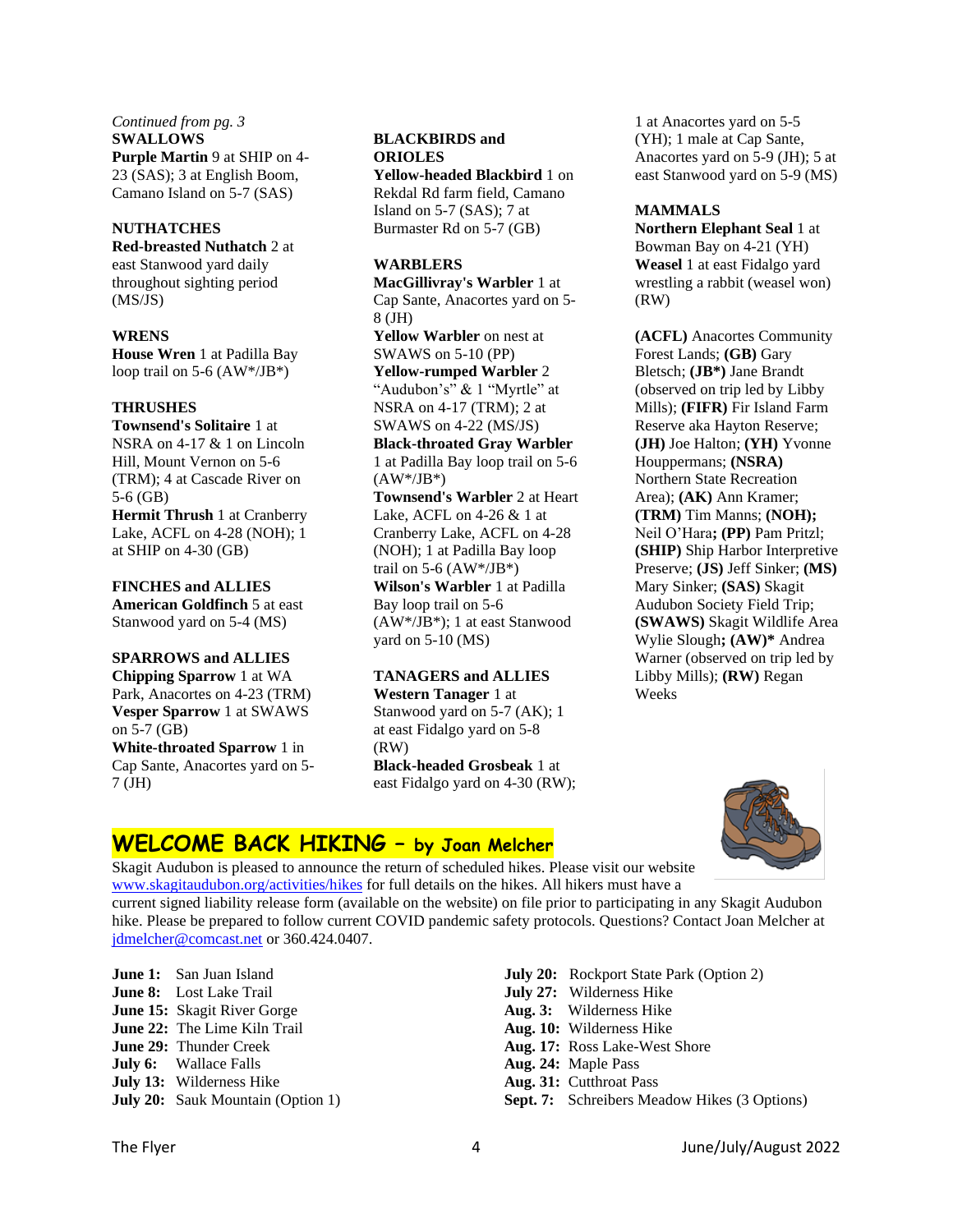# **WELCOME BACK FIELD TRIPS!**

Beginning birders and friends are always welcome on Skagit Audubon field trips. Participants must be fully vaccinated against COVID. Please be prepared for the weather with suitable clothing and bring field guides, binoculars, and spotting scopes (if you have them). Carpool whenever possible, contributing to the driver's expense and wearing a mask when riding with anyone not a member of your household. Watch the email reminders for the latest information, including any changes and/or additions to the field trip schedule. To be added to the email distribution list contact Libby Mills: [libbymills@gmail.com](mailto:libbymills@gmail.com) or 360.757.4139.



#### **Saturday, June 11, 2022; 8:00 a.m. to early afternoon Skagit Land Trust's Marblemount Conservation Area Leader: Tim Manns**

Meet at 8:00 a.m. at the National Park Service/U.S. Forest Service building at 810 State route 20 in Sedro-Woolley. Skagit Land Trust acquired the 67-acre Marblemount Conservation Area with its 2,900 feet of Skagit River shoreline in 2020. The property's trails through riparian forest with mixed conifers and hardwoods should be good for finding a variety of spring migrants plus year-round resident birds. The Trust has given special permission for this field trip as the property is not yet open to the general public. If time permits, we'll also visit Pressentin County Park in Marblemount where a major salmon spawning habitat restoration project will just have been completed. Bring binoculars and lunch. Dress for the weather. Wear boots suitable for walking on forest trails. If you plan to attend, contact Tim Manns at [bctm@fidalgo.n](mailto:bctm@fidalgo.)et or 360-333-8985.

# **Wednesday to Friday, June 15 - 17, 2022**

### **Klipchuck Campground and the Methow Valley; Mile 175, State Route 20 Leader: Libby Mills**

Each summer members and friends of Skagit Audubon gather in this U.S. Forest Service Campground off Highway 20, 1.2 miles up a side road on the north side of the highway near Highway Mile 175, at elevation 2,900 ft. There are usually plenty of sharp eyes in our group and the birding is great right on the campground loops as well as on nearby trails and birding areas further down in the Methow Valley. There is no schedule or plan beyond a Thursday night dinner potluck. Informal groups form to look for birds, or folks go out on their own with binoculars or cameras. Klipchuck is a magnet for warblers, vireos, flycatchers, woodpeckers, hummingbirds, and wildflowers. A trail to Driveway Butte leads up and up the hill right out of the campground for the ambitious hiker. Deer are usually fawning around the campground so dogs are not recommended and must be kept on leashes. It's about 6 miles to Mazama, the nearest store, and alternate lodging, so come with what you need or plan to drive a bit further to resupply. The overnight campground fee is around \$12 per site. Vault toilets and water are available. If you plan to hike from a trailhead be sure and bring your Northwest Forest Pass, Interagency Pass, or Senior Pass available from USFS offices in Sedro-Woolley and Winthrop. If you need more information:

**Contact Libby Mills** at **[libbymills@gmail.com.](mailto:libbymills@gmail.com) Please sent a confirmation email if you expect to join us.**

#### **Thursday, June 23, 2022; 6:30 or 8:00 a.m. to early afternoon Big Four Trail and Wetlands Leader: Pam Pritzl**

Meet at 6:30 a.m. at Exit 212 off I-5 Park & Ride for carpools or 8 a.m. at the Big 4 Picnic Area on the Mountain Loop Highway 92. The Big Four area lies along the south fork of the Stillaguamish River east of Granite Falls. The birding is exceptional in June, and the picnic area has spectacular views of Big Four Mountain and Hall Peak. The 1 mile trail takes you on a boardwalk across a freshwater marsh and into the woods. Expect to see Red-breasted Sapsuckers, Flycatchers, and Warblers. The bridge over the south fork of the Stillaguamish River is out, but we can still look for Dippers, Common Mergansers, Harlequin Ducks, and Spotted Sandpipers. We'll eat lunch in the picnic area. If you plan to attend, contact Pam Pritzl at [membership@skagitaudubon.org](mailto:membership@skagitaudubon.org) or 360-387-7024. A Northwest Forest Pass or an America-the- Beautiful Access, Annual, Military, or Senior Pass is required as well as being fully vaccinated. This trip is universally accessible.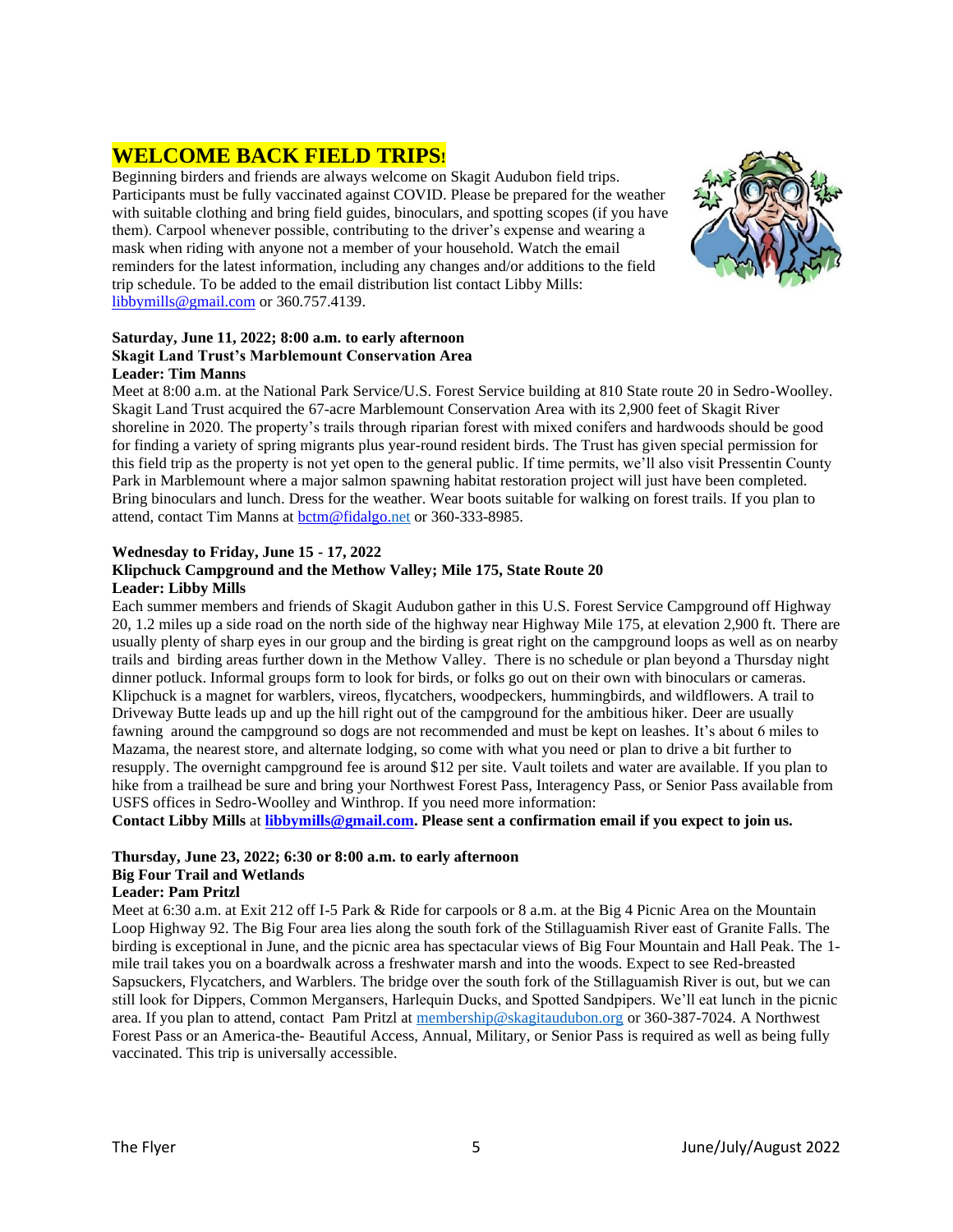**ABOUT SKAGIT AUDUBON** – Skagit Audubon Society is a chapter of the National Audubon Society. Our mission is to conserve and restore natural ecosystems, focusing on birds, other wildlife, and their habitats for the benefit of humanity and the earth's biological diversity. General membership meetings are held at the Padilla Bay Interpretive Center, 10441 Bayview- Rd., Mt. Vernon on the second Tuesday of each month, September through June. Social/7:00 pm and Program/7:30 pm. The board of directors meets at the same location the first Tuesday of each month, September through June, at 7:00 pm. Skagit Audubon membership provides a local chapter affiliation and newsletter, *The Skagit Flyer,* for individuals who want all their funds to benefit their local chapter. *The Skagit Flyer* is produced monthly from September through June and full color issues are available at: **[www.skagitaudubon.org/newsletter.](http://www.skagitaudubon.org/newsletter)** Unless noted, all images, drawings, clip art, etc. appearing in *The Skagit Flyer* are in the public domain. We reserve the right to edit.

#### **Board of Directors - Officers**

| President:                                                          | Jeff Osmundsonpresident@skagitaudubon.org             |  |  |
|---------------------------------------------------------------------|-------------------------------------------------------|--|--|
| Vice President:                                                     | Vacant                                                |  |  |
| Secretary:                                                          | Don Jonassondonjonasson@hotmail.com360-299-1415       |  |  |
| Treasurer:                                                          | Neil O'Haratreasurer@skagitaudubon.org781-290-9083    |  |  |
| Immediate Past President:                                           | Vacant                                                |  |  |
| <b>Board of Directors - Committee Chairs and At-Large Directors</b> |                                                       |  |  |
| Conservation:                                                       | Tim Mannsconservation@skagitaudubon.org360-333-8985   |  |  |
| Education:                                                          | Sheila Peraskagiteducation44@gmail.com                |  |  |
|                                                                     | Kim Nelsonkimn@skagitaudubon.org                      |  |  |
| Field Trips:                                                        | Libby Millslibbymills@gmail.com360-757-4139           |  |  |
| Finance:                                                            | Lisa Hopkinsfinance@skagitaudubon.org                 |  |  |
| Hikes:                                                              | Joan Melcherjdmelcher@comcast.net360-424-0407         |  |  |
| Membership:                                                         | Pam Pritzlmembership@skagitaudubon.org                |  |  |
| Programs:                                                           | Carla Helmprograms@skagitaudubon.org                  |  |  |
| Publications:                                                       | Mary Sinkerpublications@skagitaudubon.org             |  |  |
| Representative:                                                     | Alice Turneralicet2@msn.com                           |  |  |
| Representative:                                                     | Ann Skinneranns@skagitaudubon.org                     |  |  |
| Representative:                                                     | Diana Hoffmandianah@skagitaudubon.org                 |  |  |
| Representative:                                                     | Jeff Sinkerjmsinspect999@aol.com                      |  |  |
| Representative:                                                     | John Dayjday0730@gmail.com                            |  |  |
| Representative:                                                     | John Farnsworthjfarnsworth@scu.edu                    |  |  |
| Representative:                                                     | Katherine O'Harakatherineoh@skagitaudubon.org         |  |  |
| <b>Other Volunteers</b>                                             |                                                       |  |  |
| <b>Bird Sightings:</b>                                              | Pam Pritzlbirdsightings@skagitaudubon.org360-387-7024 |  |  |
| Hospitality:                                                        | Pamelia Maxwell                                       |  |  |
| Newsletter Distribution:                                            | John Edison                                           |  |  |

# **FROM YOUR EDITOR – by Mary Sinker**

Here we are at the end of another cycle of Flyers and time really seems to fly by. Jeff and I recently returned from a trip over to Olympic National Park and there is something serenely beautiful in seeing a breeding pair of Common Mergansers fly up the Sol Duc River, probably looking for a spot to raise a family. American Dippers were feeding above Sol Duc Falls and along the Salmon Cascades sections of the river. Over on the northern coast, the first lines of Brown Pelicans were spotted flying in formation not far off the beach. Although winter's grip remains firm at Hurricane Ridge with still over six feet of snow on the ground, at the lower elevations a pair of Great-horned Owls were hooting, and Gray Jays were spotted in picnic areas. We also saw a black bear feeding on fresh vegetation alongside the road into Sol Duc and on the ferry from Port Townsend to Coupeville some porpoises were spotted. We are fortunate to live in such a diverse region where there is something for everyone – hiking, camping, bird watching, wildlife photography – and the list goes on.

Have a wonderful summer and see you in September!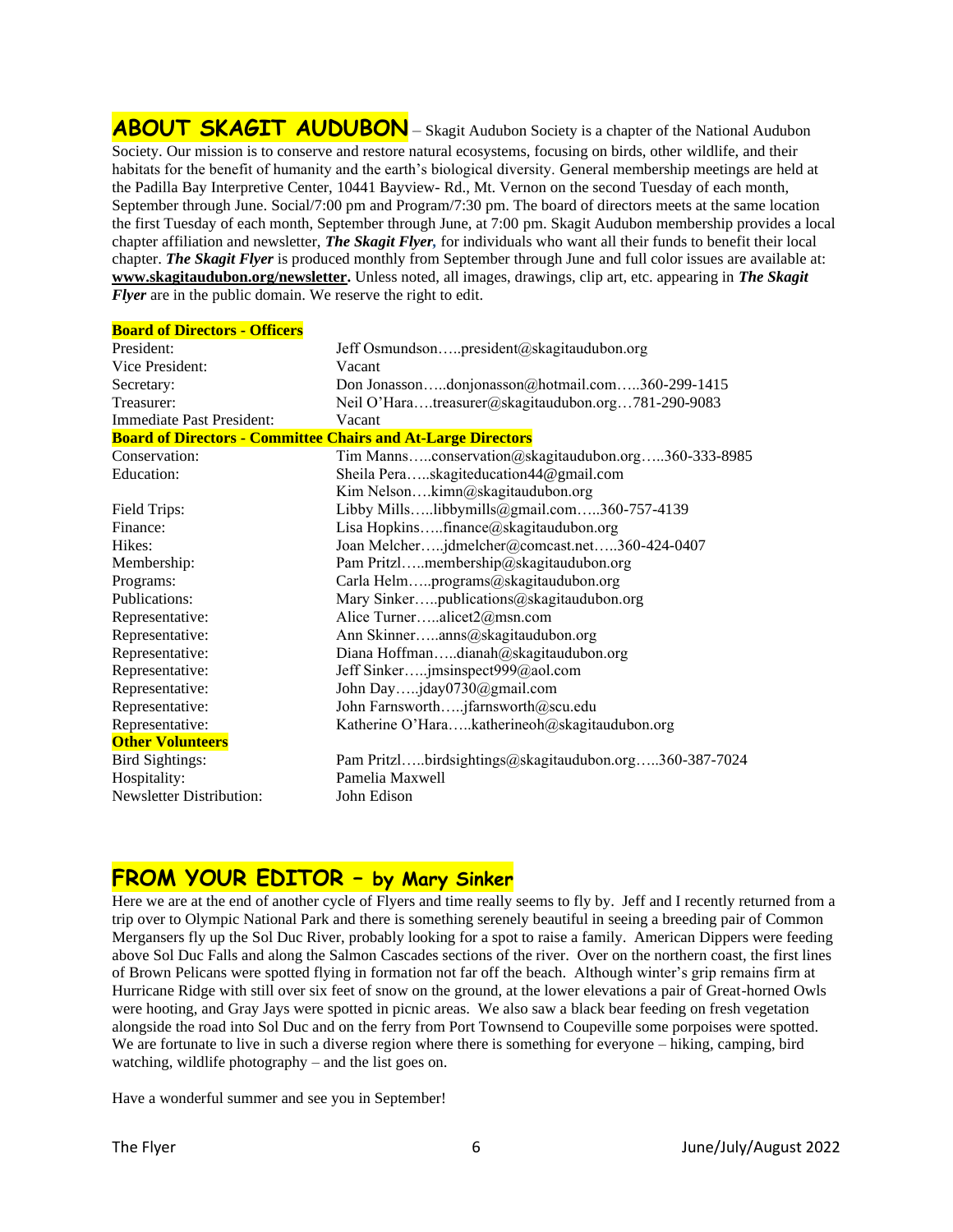# **CONSERVATION REPORT – by Tim Manns**

Like certain other birds, ospreys take readily to nesting opportunities people provide deliberately or inadvertently. A half century ago a pair of 100-foot towers were built along the Anacortes waterfront to illuminate nighttime construction of modular housing. These units were shipped to Alaska to accommodate workers building the Trans-Alaska Oil Pipeline System. For many subsequent years, ospreys nested atop these towers and became a familiar sight to observant Anacortians. Decades later, development plans called for removing the towers. The demolition permit which the city issued to site owner MJB Properties in 2020 required erecting a replacement nest platform without specifying when or where. Last fall the towers came down and concern grew that the replacement nest site would not be erected before the ospreys returned this spring. Maybe it was MJB's plan all along or maybe it was the result of many Anacortians contacting the city government and the developer, but suddenly there was a platform atop a pole in the northeast corner of the MJB property with an osprey pair in residence. Go to the Thrive Fitness parking lot for a good view of the nest. Thank you to all who helped achieve this outcome just in time for the ospreys' return. They could be the same pair that looked out over Anacortes from the tall towers.

Less happily, so-called Fully Contained Communities (FCC) have once again appeared among the proposed amendments to Skagit County's Comprehensive Plan (CP). The Growth Management Act requires a yearly call for proposed amendments to county and city CPs. Since 2015, Bellingham-based developer Skagit Partners has repeatedly submitted proposals to change our county's CP to allow these multi-thousand home developments on rural land outside the county's incorporated towns and their adjacent, designated Urban Growth Areas. The impacts to habitat and to agricultural and forested resource lands would drastically change Skagit County forever and devastate the bird diversity and numbers Audubon members so value.

Last year when the Board of County Commissioners (BOCC) hinted support for an end run by Skagit Partners around the long-standing agreement among county, cities, and towns on how major development decisions are made, an unprecedented coalition formed among farming interests and conservation groups, including Skagit Audubon [\(Right Growth, Right Place \(rightgrowthrightplace.org\)\)](https://www.rightgrowthrightplace.org/). The upshot was a January 2022 BOCC resolution to abide by that 2002 agreement and defer further consideration of FCCs until the Growth Management Act Steering Committee (GMASC) deliberated the issue. The GMASC consists of the county commissioners and the mayors with the mayors' votes population weighted. At present, enough mayors oppose FCCs to protect Skagit County from this threat.

Skagit Partners is persistent. They yet again submitted an FCC-related proposed amendment (LR22-02) for the 2022 Comprehensive Plan docket, and Planning & Development Services is recommending the BOCC "defer" this proposal rather than simply excluding it [\(2022 Comprehensive Plan Amendments](https://www.skagitcounty.net/Departments/PlanningAndPermit/2022CPA.htm)  [\(skagitcounty.net\)\)](https://www.skagitcounty.net/Departments/PlanningAndPermit/2022CPA.htm). Skagit Audubon sees no reason to defer this renewed proposal and remains strongly opposed to ever allowing FCCs in Skagit County. The deadline for comments to the BOCC was May 26<sup>th</sup>, but it wouldn't hurt to let the county commissioners hear about opposition to FCCs whenever you are so inclined: email: **[commissioners@co.skagit.wa.us.](mailto:commissioners@co.skagit.wa.us)** As long as Skagit County has undeveloped land, this issue will be with us. The commissioners will announce their decision on what proposed amendments to docket (i.e., to further consider) on June  $14<sup>th</sup>$ .

For more background on FCCs and other issues Skagit Audubon tracked during the past year, see the Conservation Notes on the chapter's website: [Skagit Audubon Society -](https://www.skagitaudubon.org/) Home under the Conservation tab at the top of the page.